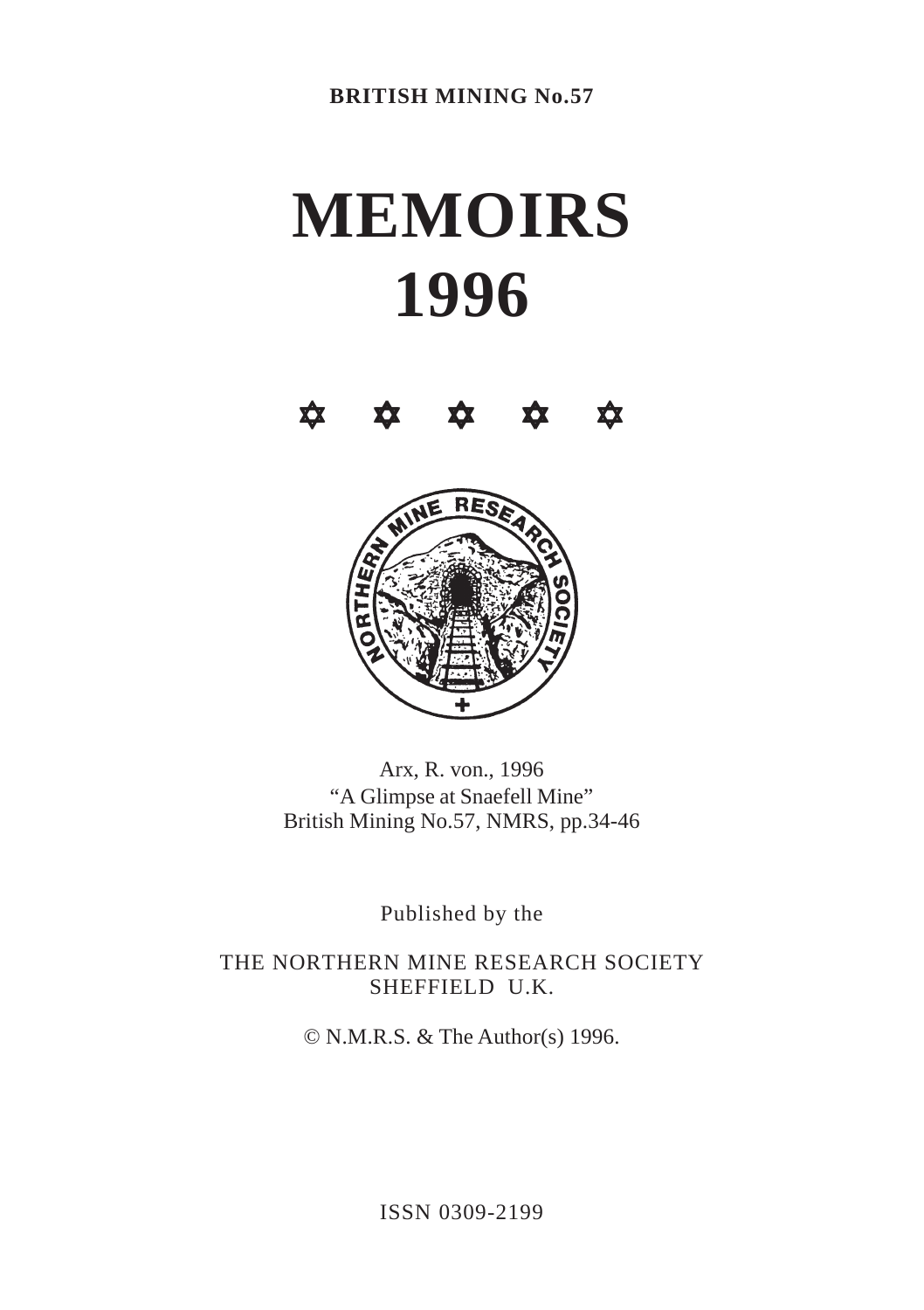# **A GLIMPSE AT SNAEFELL MINE**

## by Rolf von Arx

Nobody knows when the ore deposits at Snaefell Mine on the Isle of Man were discovered and first prospected. For an indeterminate period of time in the early part of the second half of last century the mine was under the control of the Great Laxey Mining Company. The noted geologist G.W. Lamplugh states that work was seriously commenced at Snaefell Mine in about 1856, whether as an independent operation or under the Great Laxey Mining Co. is not mentioned. The mine lies on Crown land and the original lease was granted by the Queen's Most Excellent Majesty in 1861. Three years later Snaefell Mine was separated from "*its rich parent*" and worked by the Great Snaefell Mining Company Limited until 1871 in which year the Great Snaefell Mining Company Limited was formed (Mineral Statistics give SMCL until 1876).

The mine is situated at the eastern foot of Snaefell on the north branch of the headwaters of Laxey River, three miles NW of Laxey village (SC408875). Outcrops of the lead lode were discovered in a stream bed. The lode varied from six inches to 60 feet, but its limits were ill-defined. Lead (with 14 to 16 ounces of silver per ton) and zinc-blende were mainly produced, but many other minerals are present. The official Mineral Statistics for Snaefell Mine start in 1870, but show very small returns for the 1870s and there is a gap from 1877 to 1885.

It is in this '*poor*' period that we join the mine for a closer look. The financial situation at the end of the 1870s was becoming alarming and an Extraordinary General Meeting of the shareholders was convened for January 24th 1878 in St. James Hall, Douglas. To this end the Directors had a letter sent to all shareholders urging an increase of capital of £5000 in £1 shares over the registered capital of £25,000, with every subscriber being entitled - as an incentive - to four fully paid bonus shares per new '*preference*' share. This additional capital was thought to be absolutely necessary to bring the Mine in a "*paying condition*". The letter stressed that if the proposal was not accepted, the works would have to be immediately stopped and the Company wound up. Such a turn of events would be greatly deplored by the Directors who jointly held one third of the total capital. At the A.G.M. on November 28th 1877 it had been decided to have an inspection of the works made by a mine agent of considerable experience. This report was submitted on December 7th 1877. The further details of the Meeting January 24th are not available, but the shareholders' response seems to have been positive.

In order to confirm "*or otherwise*" the resolution passed on January 24th an Extraordinary General Meeting of the shareholders was called for February 12th 1878 at the same venue. It was chaired by Henry Bloom Noble of Villa Marina in Douglas, Gentleman, in the company of fellow directors Alfred W.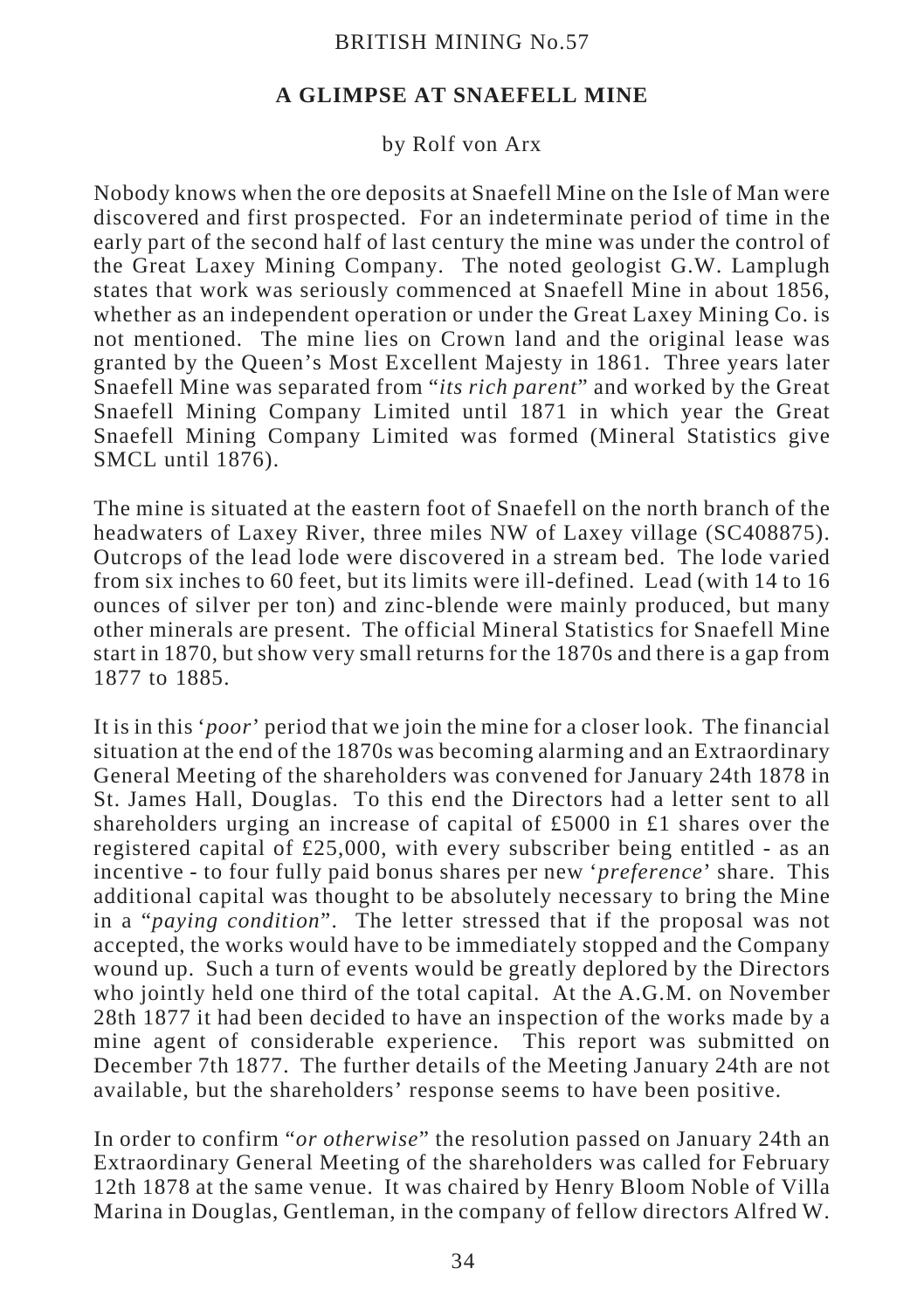. Great Süarfell Minime Jumnann IN 25.000 SHARBS OF DNE POUND EACH that Francis Leins Lodenha astte Thut Hutord is the Proprieto 'm Thares numbered to THE GREAT SNAEFELL MINING COMPANY LIMITED ÍN subject to the Articles of Association of the said Company, a that up to this day there has been paid in respect of such! Thures the sum of £-4. 6/1. Thare. Swett under the Common Seal of the said Company September in the Year 1871 alfud to the **IRECTORS** Annos Emm 2 cm SECRETARY

Adams, Richard Roney of Douglas, Merchant, and Thomas Fisher of Balladoole/Arbory, Gentleman, as well as Secretary William Edwin Young, Agent, who had his office in Athol Street, Douglas. Noble and Adams were the largest shareholders of the company. Noble was also one of the bigger shareholders of Great Laxey Mining Co. while of the other attendees only one was a very minor owner of Great Laxey shares. There does seem to have been at least some personal connection between these two companies through the Chairman. Noble told the assembly that to bolster the Directors' proposal, and following the decision of the last A.G.M., the mine had been Inspected by a man of great repute. From several other names under consideration Captain William Kitto, Manager of Foxdale Mine, on the Isle of Man, had been chosen chiefly because he was quickly available and had formerly been manager at Snaefell (according to Mineral Statistics from 1865 to 1868 followed by Henry James from 1869 to 1876). The Directors emphasised that they had wanted a fair and impartial inspection and, as the Chairman had said no desire to have an embellished report simply for the purpose of inducing the shareholders to take up the new shares.

Copies of Kitto's report had been sent on January 4th 1878 to all shareholders preparatory to the Extraordinary General Meeting. Kitto stated that the Engine Shaft had been sunk on the mine of the vein to a depth of 130 fathoms from surface, chiefly through unproductive ground. When the shaft was first started it was understood that the ore ground, seen at the adit mouth and also in some shallow trials made by the side of the river northwards from the shaft, would be found to dip southwards and, therefore, meet the shaft in depth, but this was evidently not the case. Kitto had already reported on the mine in 1870 at the formation of the Company. When he compared his previous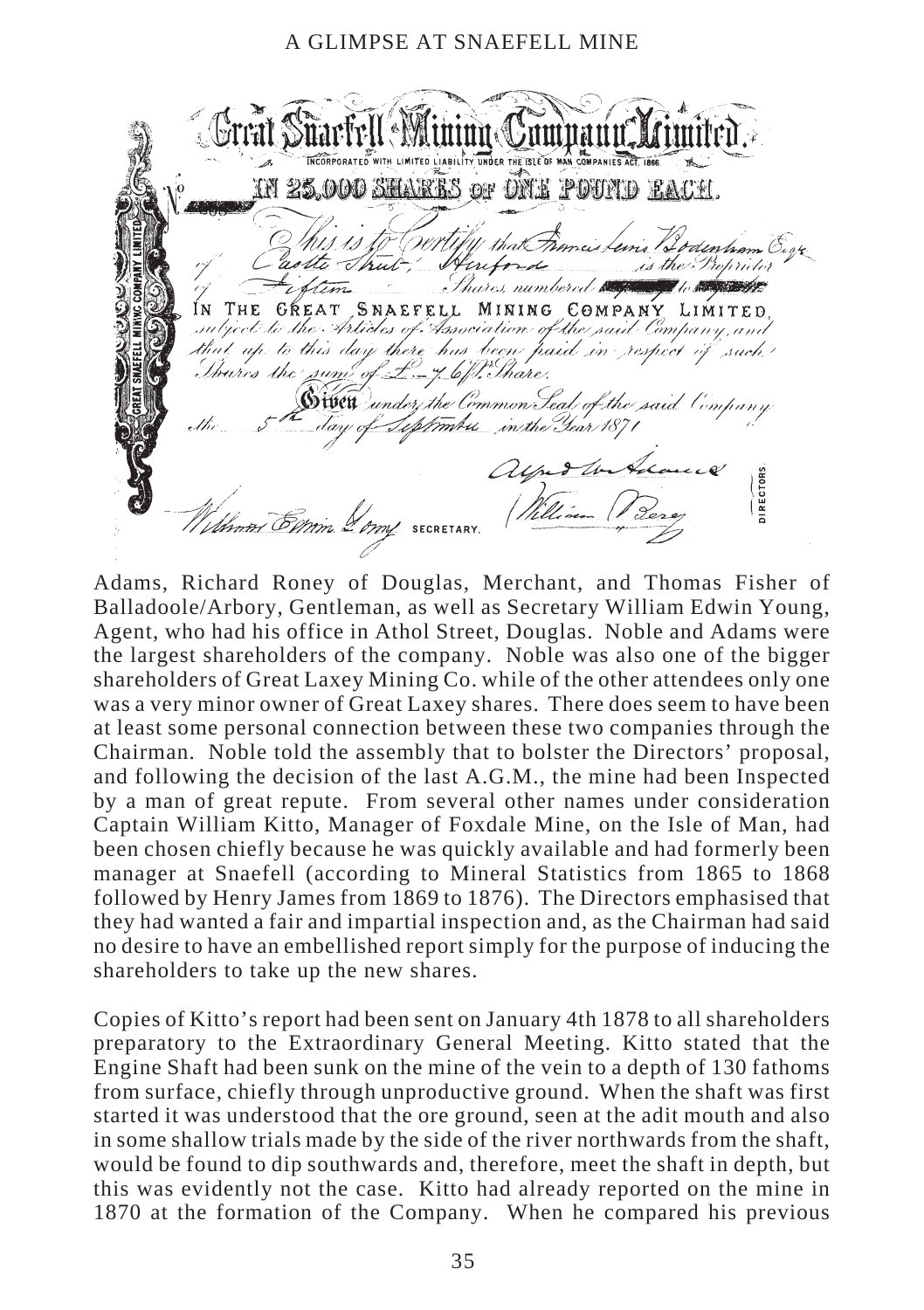findings to the work carried out in the meantime, he noticed that only the longest level (viz. the 60th) had since been extended some 18 fathoms further north than the 40th had been driven seven years before and on which so much stress had been laid as being the nearest to the Great East and West Lode so plainly seen in the brook to the north of the mine. For this reason, every level driven below the 40th had examined the same section of ground only. Kitto thought that while the continuous sinking of an engine shaft was to a very great extent the proper mode to speedily explore a mine, the stopping of the 40th North as well as the 60th had been a mistake. The northern part which might offer good ore should be explored to make Snaefell a paying mine. He then went on to describe the levels:-

- The 130th South had been driven 18 fathoms on a poor lode and suspended.

- The 130th North was 12 fathoms in disturbed ground.

- The 100th South had a length of 30 fathoms with similar results as in the 130th South, only small bunches of ore having been encountered in any south driving.

- The 100th North of 55 fathoms was leaving sterile ground and the end had a healthy appearance with a nice mixture of lead, blende and sulphur.

- The 85th North was 95 fathoms on the lode with a "*strong and kindly*" forebreast.

- The 74th North at 100 fathoms had similar appearance, with ore visible in several places but scarcely any attempt had been made to explore this hard and in all probability most productive part of Snaefell Lode.

- The 60th North, with 118 fathoms the longest below adit, showed bits of ore here and there, but until properly laid open it was impossible to say if in paying quantities or not.

At the 115th a lodge had been made, but no driveages of importance undertaken. Two or three pitches had been partially wrought which, with new machinery, might be worked at a small profit. Kitto strongly recommended cross-cutting the levels driven before he took charge and push levels north as quickly as possible. He had also noticed a large body of stuff at surface ready for washing as soon as the new machinery had been erected. In Kitto's opinion the prospects of the mine were still good and if the company abandoned the workings it would make any new owners very happy. He had not at any time felt to relinquish his personal financial interest in the mine.

Chairman Noble pointed out that two years ago (1876) the finances of the Company had began to fall and it was decided that the remaining capital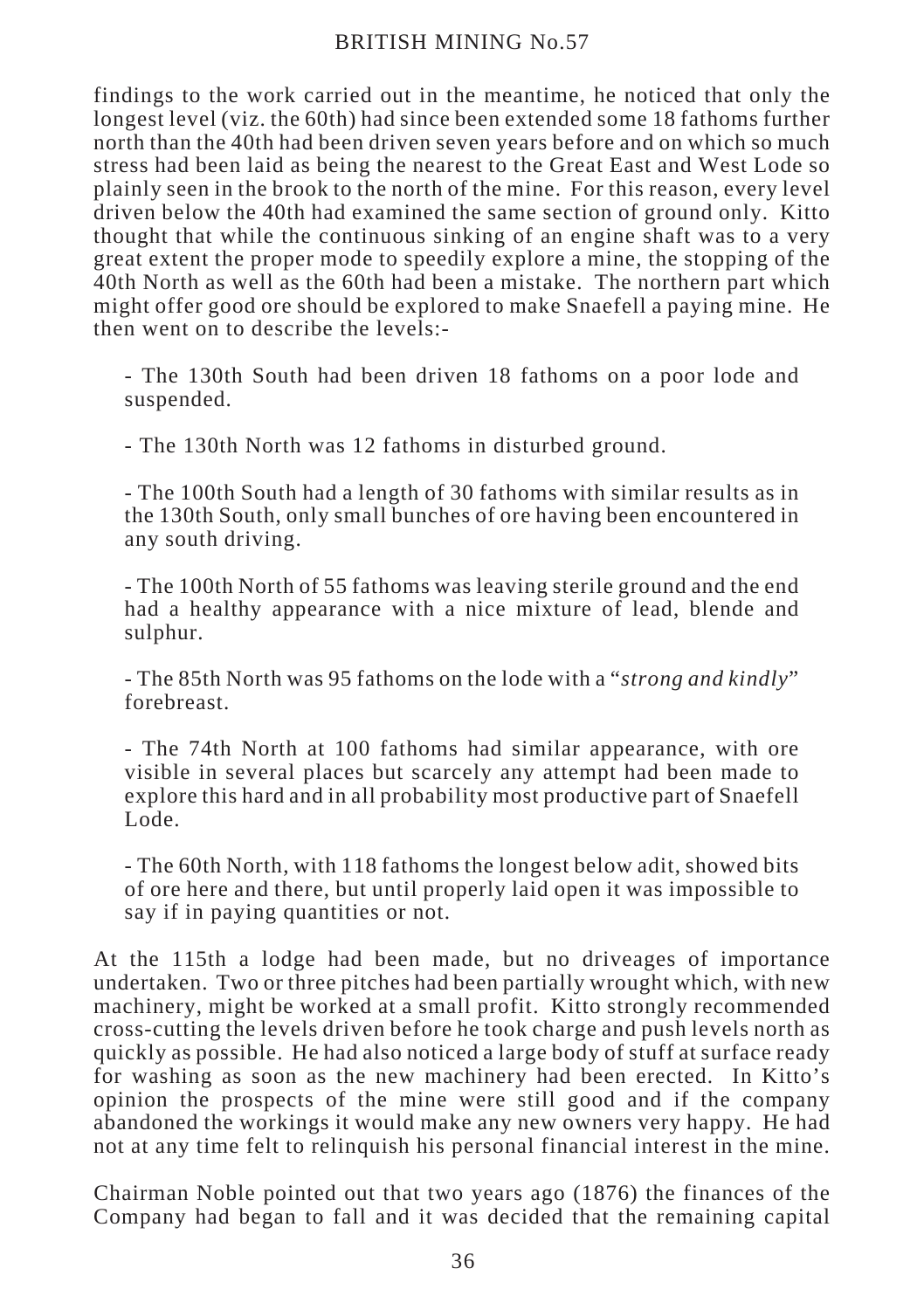should be spent in sinking the shaft rather than in exploring the levels, the produce not being sufficient to pay the cost of working the mine. At that time they were driving the 85th and 100th and the dip of the ore was towards the shaft. In the 74th level appearances were so satisfactory that it was considered that in depth the lode would form into a solid body of ore and that, therefore, sinking the shaft and driving lower levels at 115 and 130 fathoms would be the quickest way of getting to the desired points. That had been done and the capital was now about expended but the ore body had not yet been reached. Captain Kitto was recommending that levels should be driven to come to that vital point - the East and West Lode - which was a considerable distance ahead of the furthest level, the 60th. But this work could only be undertaken with increased capital.

The shaft sinking had been done in novel fashion: through public contract by issuing handbills and inviting tenders. The response, however, had not been favourable. The Company was prepared to paying the miners a "*fair day's wage for a fair day's work*", but the offers received were £10 per fathom more than estimated. It was then that their Underground Agent John Kewley offered to arrange for the sinking of the shaft of 15 fathoms at £30 per fathom. Later on the shaft was sunk another 15 fathoms by the same party at £25 bringing it to the 130th. These 30 fathoms were sunk in 12 months. While this was going on, the expenditure of the mine was only about  $\text{\pounds}60$  per month and the Directors did not consider it necessary to employ a mining agent at a cost of £30 a month. They were convinced that their Underground Manager John Kewley was quite capable of doing the work at hand, even though he was not designated "*Captain*". At this point Captain Kitto interjected that he himself during his tenure at the mine had selected Kewley as pitman and man in charge. A derogatory statement had apparently been made some time before that Snaefell was working without Mine Captain, the Chairman declining to name names. It turned out that this person had been James Spittal, the largest shareholder of Great Laxey Mining Company.

Kitto, after extolling Kewley's qualities, mentioned that there was not a waterwheel in the Isle of Man giving the same amount of power as the one at Snaefell. Kewley had sunk the best underlie shaft he knew and the amount of friction was so small that one could not hear the pump rods. Noble then took over by saying that Snaefell had the great advantage of having ample water in the summer season even to draw stuff and pump as well as bringing the water back on the wheel without the aid of a steam engine (a statement was to be sorely tested only a couple of years later).

The Chairman followed this up with a plea for the capital increase announcing that in the 74th West the lode was fully six feet wide and "*brandled*" throughout with lead and blende. Immediately above this in a worked out stope a good lode had been discovered on the east side, about three feet wide intermixed with lead, blende and sulphur. Since the day before 20 waggons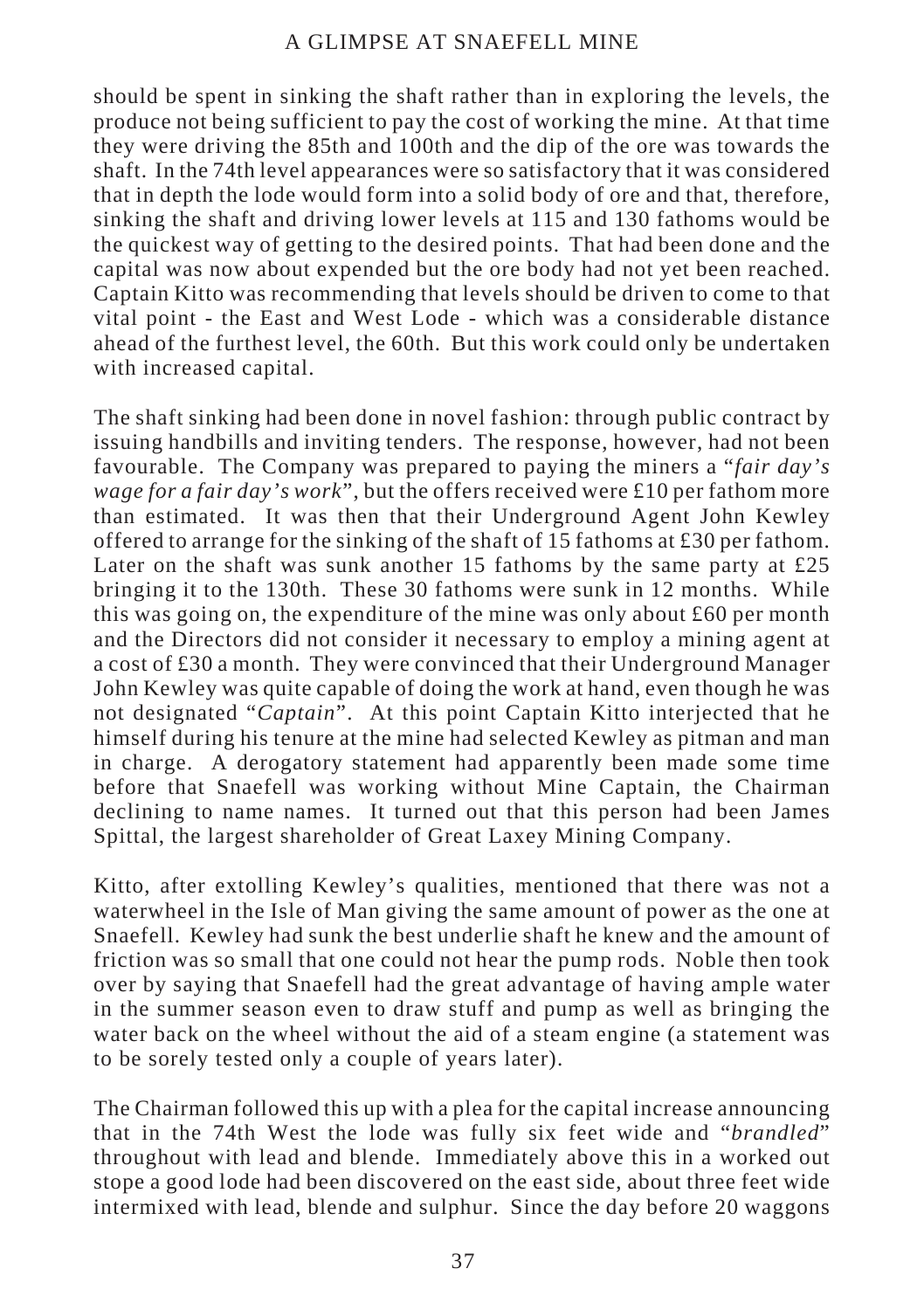of ore had been taken down and were ready to be brought to surface. New rock drills had been bought and some top-quality used ore-dressing machinery acquired at very low price. According to Kitto the new jiggers would do for five shillings as much work as the old ones for 25 shillings, and do it better. When shareholder J. Wilkins asked whether the rock drills would work well in hard rock, Kitto replied: "*They will knock down that stuff like fun. The hammer is now a thing of the past.*" Finally, the proposal was unanimously accepted and confirmed at a later meeting on March 14th 1878.

We have no information for 1879 and resume the story in 1880. The AGM took place at the same venue on November 24th. Apart from Chairman Noble the meeting was attended by Directors Roney and Fisher as well as George Maley and George Lay and 19 shareholders five of which were also share owners of Great Laxey. One of those present, John Quine, who had kept quiet at the 1878 meeting was going to be a pain in the neck for the Directors at many AGMs to come. The Chairman briefly touched on the activity of the previous year whose main object had been to drive on the 130th level north to intersect the East and West Lode at the junction of which with the main lode good results were expected. Progress had been excellent thanks to the new rock drills "*without which we could not have carried on the mine*". The weather had been very dry so that the scarcity of water had much retarded the operations underground. The men were occasionally on half-time. A far cry from Noble's statement in 1878 about the abundance of water at all times!

Underground Agent Kewley then reported on the state of the mine. Work had been solely confined to driving the 130th level where a progress of about 80 fathoms was achieved, with the end 112 fathoms from the shaft. The lode was variable and "*some good stones of ore*" had been encountered in the sole, which were thought to go below. It was estimated that the junction was some 60 fathoms ahead.

Cross-cuts had been put in on both sides of the level, but nothing of value was met with. During the summer two reservoirs had been built by cutting out ground on the side of the race leading from the water-wheel. This would enable work to be carried on above and below ground at the same time. Ore dressing had only just started a short time before due to scarcity of water. The dressing machinery was working efficiently so that the ores would be treated at the lowest possible cost. The total expenditure of £1132 included a balance from the previous year of £183, labour £572, merchants' bills £243, office £80 and royalty £47. The balance of assets over liabilities amounted to £276. In September 1880 Sir Warrington W. Smythe had visited the mine.

At question time John Quine asked for an explanation of the previous year. He thought it was a fixed amount. Quine also questioned the office expenses. As several other companies' had their offices on the premises and the Snaefell Mine had theirs first he considered that the company should sit rent-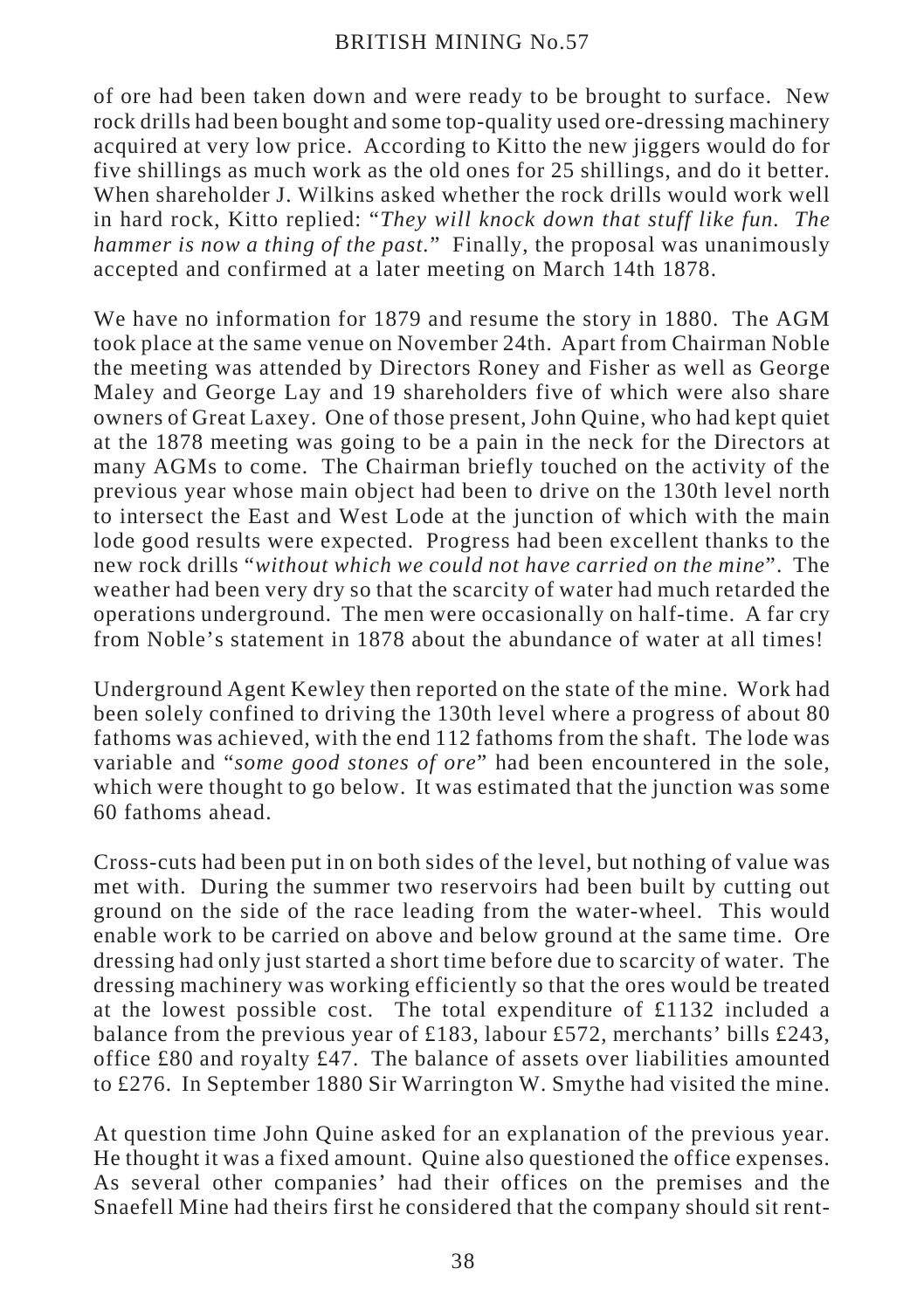free. In addition, he wanted to know why the half-yearly meetings had been abrogated as they were part of the Deed of Association. Chairman Noble replied that the royalty was a dead-rent of £31 per year until it exceeded the amount of the latter due to increased ore sales. As to the office charges theses included the Secretary's salary as well as postage, auditors fee and journeys to the mine. Secretary Young's salary of £50 per year was very small and he had refused an increase until the mine could better afford it, which was acknowledged with "*Hear Hear*" by the audience. His duty was not just the paperwork but he also went down the mine every month to examine every part where work had been carried out. He was thus able, the Chairman explained, to check the reports of the Underground Manager. This was highly unusual for a Secretary yet Young was doing it. With all the expenses his salary did not leave him much for "*extravagant dinners at the mine*" as had been alleged. That Young was thought of a lot was proved by the fact that he was also the Secretary of three other companies. And who could complain about an office rent of £5 per year. As the shareholders had the opportunity to regularly look at the reports at the office, it was considered reasonable to cut down on the meetings to save money. Thus, for once John Quine had been put in place!

The discussion then touched on the back calls. Noble assured the audience that everything possible in this matter had been done but it would be unpleasant to resort to law, to which one shareholder remarked that to wind up the company would be equally unpleasant!

John Quine - in the name of 23 shareholders - had sent a "*requisition*" to the Chairman, which called for the immediate dressing of the "*metal*" on the floor of the mine and the removal and sale of the lead ore "*well known to be standing from the 60 fathom level down to the 85th*". This could be taken out at small cost as it was in "*virgin state*" near the floor of the 60th, two feet thick. In the 74th it was over seven feet with "*brangle*". About four fathoms north it was nine feet, also with "*brangle*" and south of "*this perpendicular there is a good bulk too*". The signers reckoned there would result from 1500 to 2000 tons of "*metal*" and felt there was considerable remissness on the part of the Directors as regards the general welfare of the shareholders. These "*facts of detail are a positive truth and cannot be gainsayed*". The proposed measure would also make the 6th call unnecessary.

Noble, being fully aware of the real facts, took the "*requisition*" in humorous vein. He assured those present once again that they knew him well enough to realize this could not possibly be the situation at the mine. Nobody could ever say they had been induced to put their money in the company by false representations. He then quoted the old saying: "*Give a lie an hour's start, and you will never catch it.*" To Noble's surprise the "*requisition*" had left the Island and found its way to the Office of Woods and Forests in London. On top of this, Quine had it published in The Isle of Man Times. Noble sarcastically observed that when he had read that statement he had immediately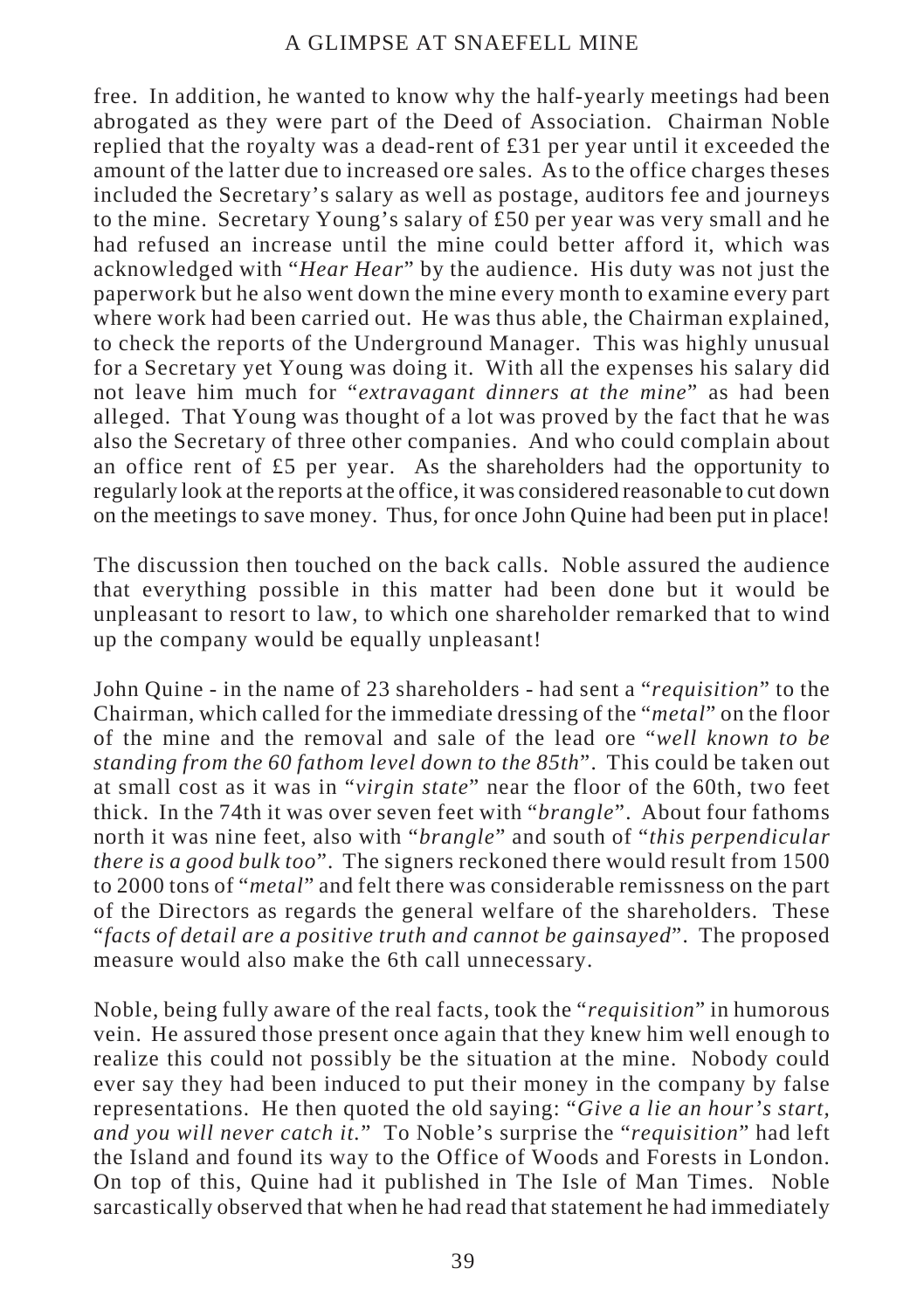begun to calculate his share of the bounty, which was greeted by laughter. One signer of the "*requisition*" had told him he had only put his signature to it "*to get done with John Quine*". As the signers of the "*requisition*" did not represent 10 shareholders owning at least 1/10 of the mine, there was by law no need to call a special meeting. It also turned out that a number of signers had not even paid their calls! Not having paid call meant no vote.

Secretary Young had written to Underground Manager Kewley and asked for answers to specific questions regarding Quine's "*requisition*'! Kewley replied that there was no ore in any part of the mine that would pay expenses and return a profit to shareholders and no ground could be set on tribute. After having read this, Noble also quoted from a letter from Captain J. Polglase of Penrith who had inspected the mine on May 5th 1879 and whom he had confronted with Quine's "*requisition*". Polglase had remarked that the mining had been in unproductive rock with occasional hopeful signs but no oreshoots continuous enough to make a paying mine. He stated further that many tons of ore could be raised from short bunches but it was absurd to think profits in the shape of dividends would result until something better was met with. Apparently John Quine had already looked at the mine two years ago and made similar remarks. The Directors had always been opposed to "*picking the eyes out*" of the mine and they were stoutly supported in this stand at a meeting with Sir Warrington Smythe of November 28th 1878 on which occasion the latter fully concurred with the decision adopted by the Directors in not dressing the stuff on hand with the prices for lead and blende so depressed. The ore bunches mentioned by Quine were well known to all concerned but this did not change the situation. Since Sir Warrington Smythe, the Government Inspector of Mines, completely agreed with their working of the mine, the Directors were in the clear with Woods and Forests, their landlords, which was officially confirmed by the Crown in a letter of November 19th 1880 from F.C. Skrimshire of Douglas in the name of the Hon. James K. Howard, Commissioner of her Majesty's Woods, Forests and Land Revenues, who might otherwise have had reservations about the royalty. Therefore, Quine's statement proved to be "*a dream - a baseless fabric which vanishes into thin air in the light of real facts and in the face of sterling truth.*"

But John Quine was far from satisfied and not about to give in. Secretary Young asked him to point out on the plan where blocks of ore "*fell from*". Quine pointed to the 74th level. Young then pounced on him saying he had evidently no idea where this happened as it came from a stope in the 85th in which the men had been working in 1876. The place was later vacated and the men put to shaft sinking. Various circumstances had then contributed to some large pieces of ore falling into the stope. Since Captain Kitto had inspected the mine several cross-cuts had been put into the west side of the lode at the 85th and also one cross-cut on the east side but nothing of value had been found, nor did the ore seen in the 74th come down to the 85th. Another cross-cut was put in on the west side of the 74th where the lode was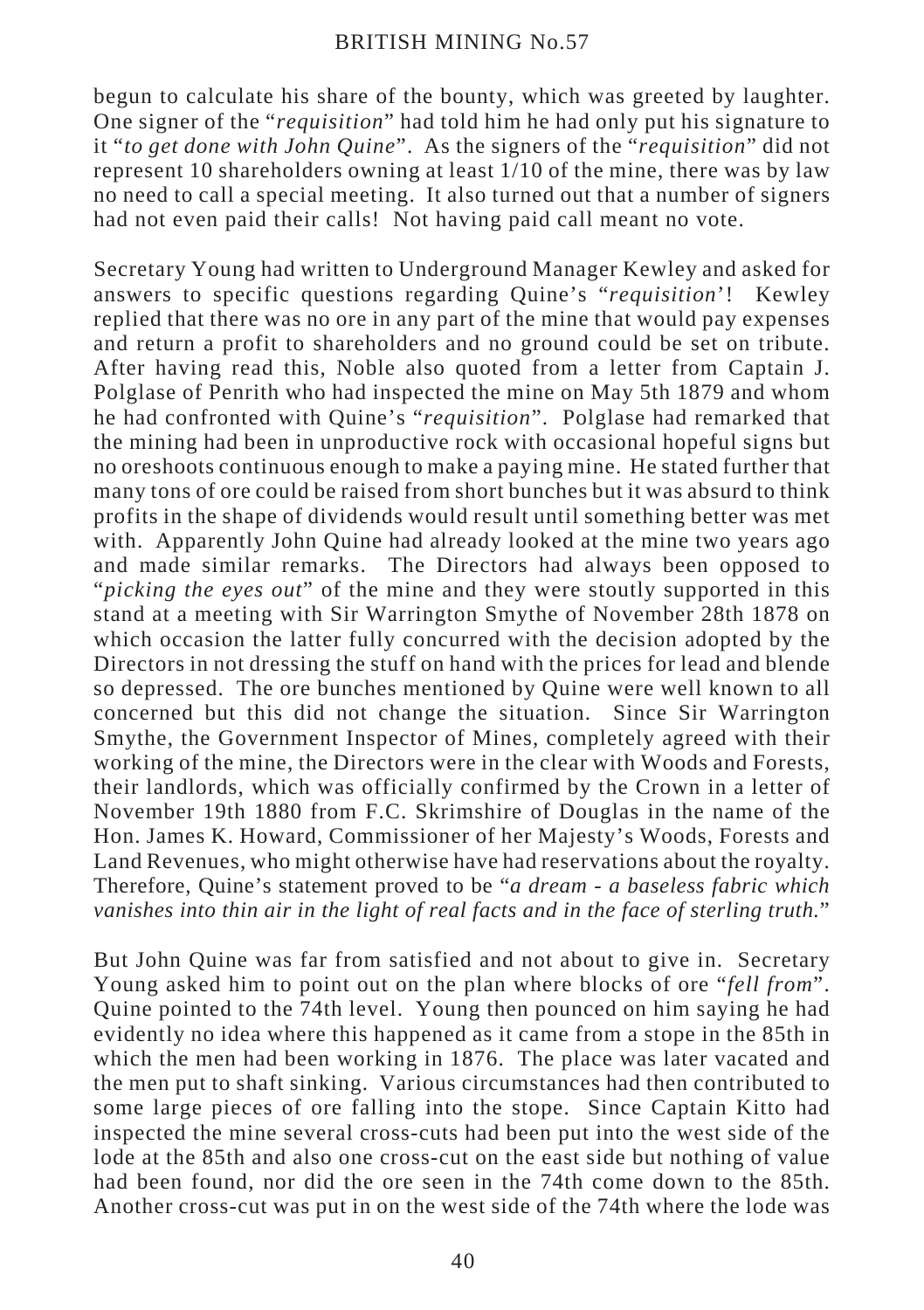ITAL L 80.000 **SECRET DESCRIPTION** SIN 15,000 ORDINGEY SHARES OF LY EACH. AND 15.000 TWENTY PER CENT PREFERENCE SHARES OF L. LACH asl 'hutis the Proprietor wehe ares numbered **s** THE SNAEFELL MEIING COMPANY ΊN Limiýro subject to the Articles of Association of the said Company and that up to this day there hat been haid in respect Thares the sum of 6 weit *and* the Common Seal of the said Company in the Year 188/+ **DIRECTOR** 

so large but it consisted mostly of debris and was getting narrower as it went north. Noble took over at this point and stated that it was "*too terribly conclusive*" that there was no body of ore as asserted by Quine. To this the latter retorted: "*Seeing is believing and theory is the naked truth.*" Secretary Young himself had shown him the place below the 74th where the lode was 7½ feet thick and further along nine feet. In reply to the question: "*Of metal?*", from a shareholder, Quine remarked: "*Yes; and brangle. The lode stuff is brangled. The ore is definitely, there and should be taken out at once to avoid another call.*" Quine had asked Kewley whether he had shown the place to Sir Warrington and he had said: "*No*". As to the why, Kewley replied: "*Because he would have ordered us to take it out.*" Young immediately interjected: "*I don't believe a word of it*", which enraged Quine who hissed at him: "*You hold your noise. You are only a paid tool. I will show the ore to any shareholders who will go down with me. Saying this would be taking the eyes out of the mine is stuff and nonsense. The eyes would be a great help to the shareholders if they were worked.*" Quine assured the audience that he had measured the lode and would not stand there and be told that he was stating a falsehood.

Thomas Fisher, one of the Directors, found it strange that no one else had ever seen this great ore body (later jokingly called "*Quine's Pocket*"). When he had been down the mine recently and asked to be shown the most valuable place, Kewley showed him a shoot three inches thick. He had informed Quine of this but did not want to repeat what the latter had said because he did not wish to be a witness in a libel suit. Fisher assured the assembly that he had told Sir Warrington to make a close inspection of "*Quine's Pocket*" but the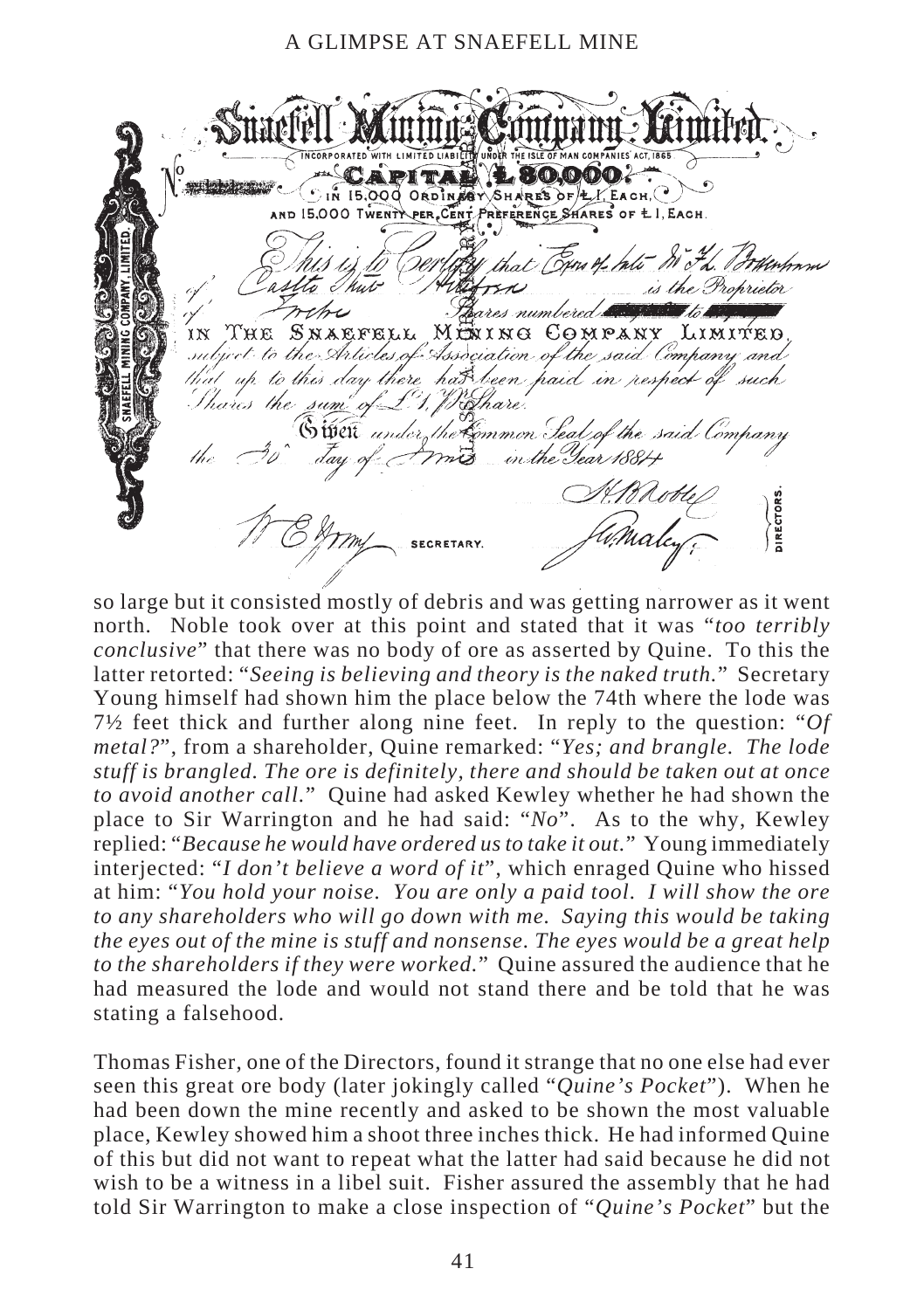report was negative. After some further discussion Chairman Noble addressing John Quine said: "*Mr Quine may write as many letters as would fill the Isle of Man Times but if he says one word derogatory to my character or that of my fellow Directors he may look out. I merely throw this out as a warning to him.*" With this the matter was finally closed.

Here we skip another year and look at 1882. The AGM was held in the Commercial Room of the Villiers Hotel in Douglas on November 29th. The rumours of great discoveries in the mine had resulted in one of the largest gatherings of shareholders ever assembled at any meeting of a company in the Isle of Man. The Chairman and the Directors remained unchanged from the 1880 AGM and there were 27 shareholders present. The Chairman first announced the death of Alfred W. Adams, Clerk of the Rolls, one of the founder Directors of the Company. He then pointed to the "*most valuable discovery*" detailed in the Agent's Report to follow, which proved that the perseverance in the course pursued by the Directors was justified. Kewley's report was read by Young who stated that the 130th North had been extended a further 87 fathoms and was 257 fathoms from the shaft. In the last 50 fathoms the lode had been much improved in character. In May a nice rib of lead and blende had been cut on the lying cheek of the lode. In early October the lode in the forebreast had showed a rib of lead nearly two feet wide at the sole running up to a point at two feet above the sole and by the side of this there was a rib of lead, blende and copper about 18 inches wide and rising up towards the forebreast to 4½ feet. These two runs of ore had come together at the sole getting larger as they went down. Eventually they formed a solid rib of lead upwards of three feet wide at the sole and 21 inches wide at six feet up the forebreast with all the appearance of opening out wider below. Nothing in any way approaching this valuable discovery had ever been found before. However, cross-cuts on both sides had not met with anything worthwhile. The East and West Lode had not been intersected, but could not be far off. The cost of labour had amounted to an average of just under £50 per month.

The Chairman, given to old sayings, started his speech with: "*Hope deferred maketh the heart sick*", but hastened to assure his listeners that "*I have never been sick nor without hope.*" He was pleased to say that only 160 original shares and 19 preference shares had been forfeited, some of them in consequence of the owners' deaths. All capital had by now been spent and the Company owed the bank £183. After a lengthy discourse the Chairman said he was aware that he could not ask the shareholders for more money when the lease for the mine had under five years to run. For this reason he had travelled to London in the company of Thomas Fisher, Director and largest shareholder, where they had met Sir Henry Brougham Loch, a Commissioner of Her Majesty's Woods, Forests and Land Revenues, who after careful examination of the plans had been very sympathetic to their cause. He was given a statement of all levels driven so far, as follows: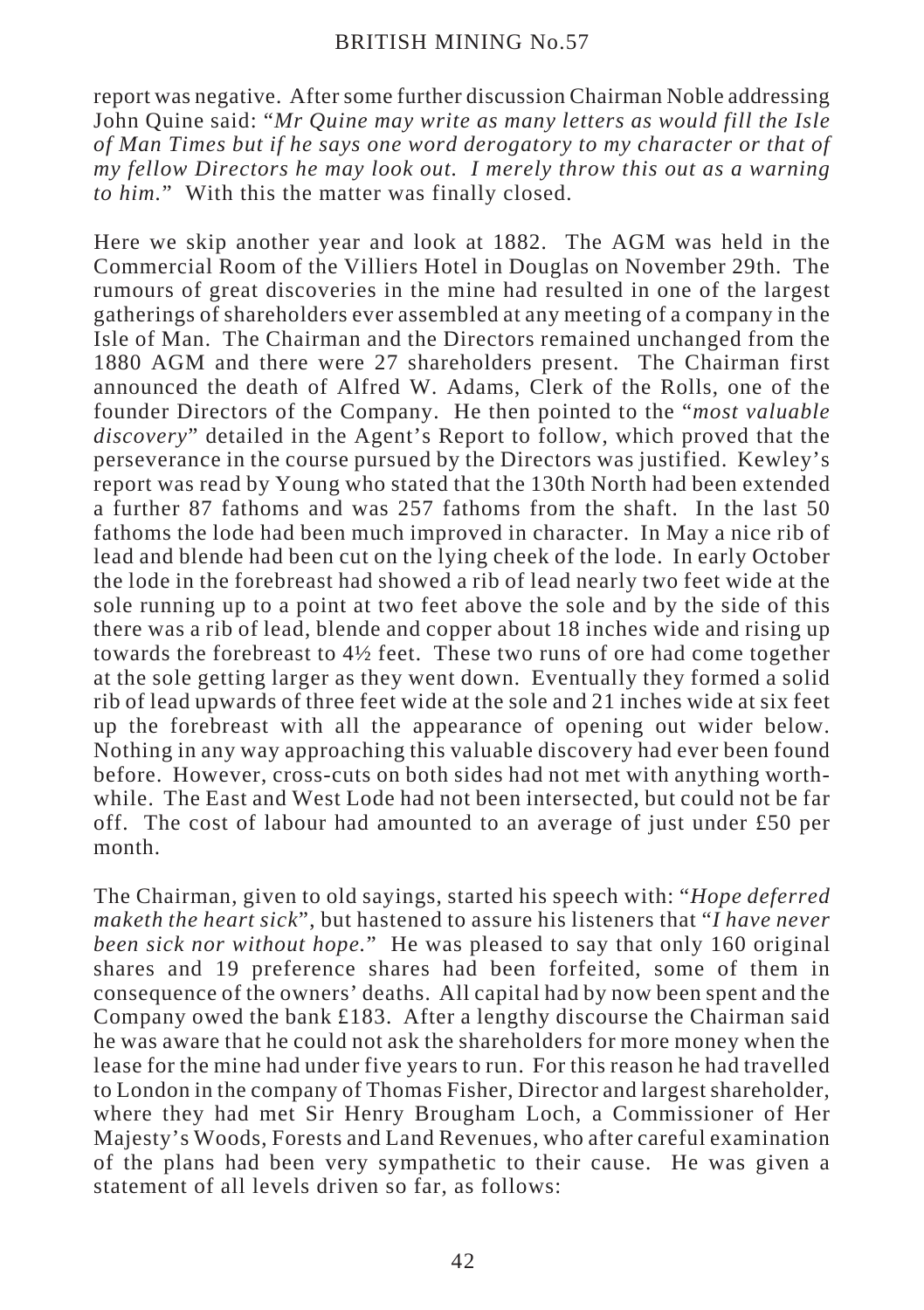| Adit level     |     | 185 fathoms N |
|----------------|-----|---------------|
| 8 fathom level | 15  | N             |
| 15             | 17  | N             |
| 20             | 20  | N             |
| 25             | 96  | N             |
| 40             | 112 | N             |
| 50             | 48  | N             |
| 50             | 5   | S             |
| 60             | 118 | N             |
| 60             | 18  | S             |
| 74             | 102 | N             |
| 74             | 18  | S             |
| 85             | 96  | N             |
| 85             | 4   | S             |
| 100            | 106 | N             |
| 100            | 29  | S             |
| 115            | 18  | N             |
| 115            | 3   | S             |
| 130            | 248 | N             |
| 130            | 18  | S             |
|                |     | 1276 fathoms  |

and was told in addition that the Main Engine had been sunk to a depth of 132 fathoms from surface with sumps and winzes worked for 180 fathoms. Noble felt that they would be able to obtain a new lease on favourable terms.

He went on to quote several reports on the mine by Captains Kitto, Henry James, William Barkell and Richard Rowe to document the importance of continuing the 130th. Rowe had been mine captain at Snaefell when it was in the property of the Great Laxey Mining Company. A certain amount of work had been done by that company but it later stopped the undertaking. The Crown, however, had insisted on Snaefell being worked whereupon Great Laxey sold it.

With the old hand drilling the air in the long levels (the 130th was 260 fathoms from the shaft) was so bad that the men refused to go down. This situation was remedied by the purchase of a second hand rock drill, an air compressor and a turbine at moderate cost from a mine at Baldwin. Kewley managed to set it up without any outside help. The washing machinery was complete but for an elevator and circular riddles.

A long and desultory conversation with regard to the capital increase ensued and the Chairman finally proposed to issue 5000 £1 shares called "*Preference Shares No.2*" or "*B Shares*". These would rank after the preference shares already on the market. This proposal found unanimous approval.

In the months following this meeting questions had arisen as to the validity of certain shares in the company. For this reason, the Directors decided to sell the property to W.E. Young as trustee for a new company reverting to the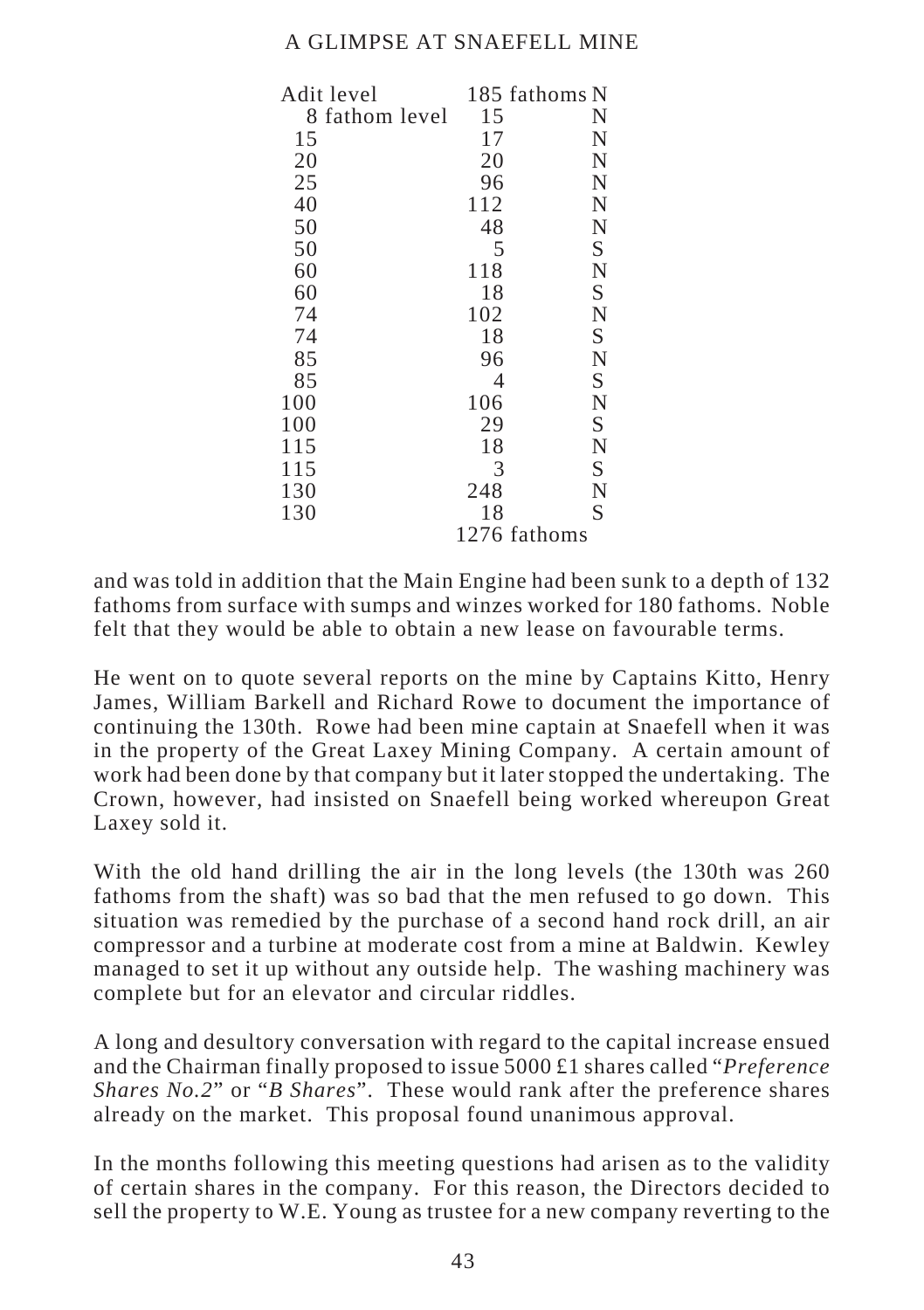name Snaefell Mining Company Limited for the consideration of 20,000 fully paid £1 shares, viz. 15,000 ordinary and 5000 preference shares. It was deemed necessary for the further development of the mine to raise £10,000 more capital for the new company and 10,000 preference shares were issued and offered to the present shareholders pro rata. A holder of 12 shares in the new Company was entitled to six of the new preference shares with five shillings payable with the order. If not at least 6000 of these 10,000 new preference shares were subscribed within 60 days, the new Company would go into liquidation. The agreement, dated November 1st 1883 and made between The Great Snaefell Mining Co. Ltd. of the first and Noble, Fisher and Roney of the second and Young of the third part, states that The Great Snaefell Mining Co. had been constituted in 1871. It also reveals that the new lease was granted on January 20th 1883 for a term of 21 years from 10th October 1882 (expiry date of previous the lease).

It is to be assumed that the rumoured bonanza did not materialize or at least not to the anticipated extent, or perhaps it took a long time to get the ore out. Be that as it may, the Mineral Statistics only mention fair-sized returns from 1888 onwards, i.e. six years later.

Our sources are silent for the next ten years. We continue the story with the Extraordinary General Meeting held in the Villiers Hotel in Douglas on October 8th 1894 chaired by Managing Director Thomas Fisher, the new secretary being R.M Warhurst. The topic of the meeting was once again "*to consider the present of the company*". Fisher commenced by saying that "*your Directors are engaged in driving up their deepest level (the 171th North) towards the ore-ground in which their main deposit of ore has been obtained.*" Now, while Directors were hardly doing this themselves (!), they nevertheless required "*a small amount of additional capital*". Even though the ore returns had been fairly good, averaging 11 to 12 tons of lead and 24 tons of blende per week for the preceding 27 weeks, they were insufficient owing to the extremely low prices obtainable in the market. The Directors considered the development work listed below as absolutely essential if the mine was to be kept going. After completion they expected 30 fathoms in height of ore ground to be stoped at small cost, a job which would require many years. The work under consideration, which had been in progress for nearly three years, was estimated to cost £5500 and consisted in:

- a) Sinking the Engine Shaft 30 fathoms.
- b) Sinking a sump for ventilation, and accelerating the work 30 fathoms
- c) Driving the lowest level, the 171th North, 245 fathoms to connect a) and b).

All other work at the mine to be discontinued until this was done.

Of this work the following had already been accomplished at an outlay of more than £2000: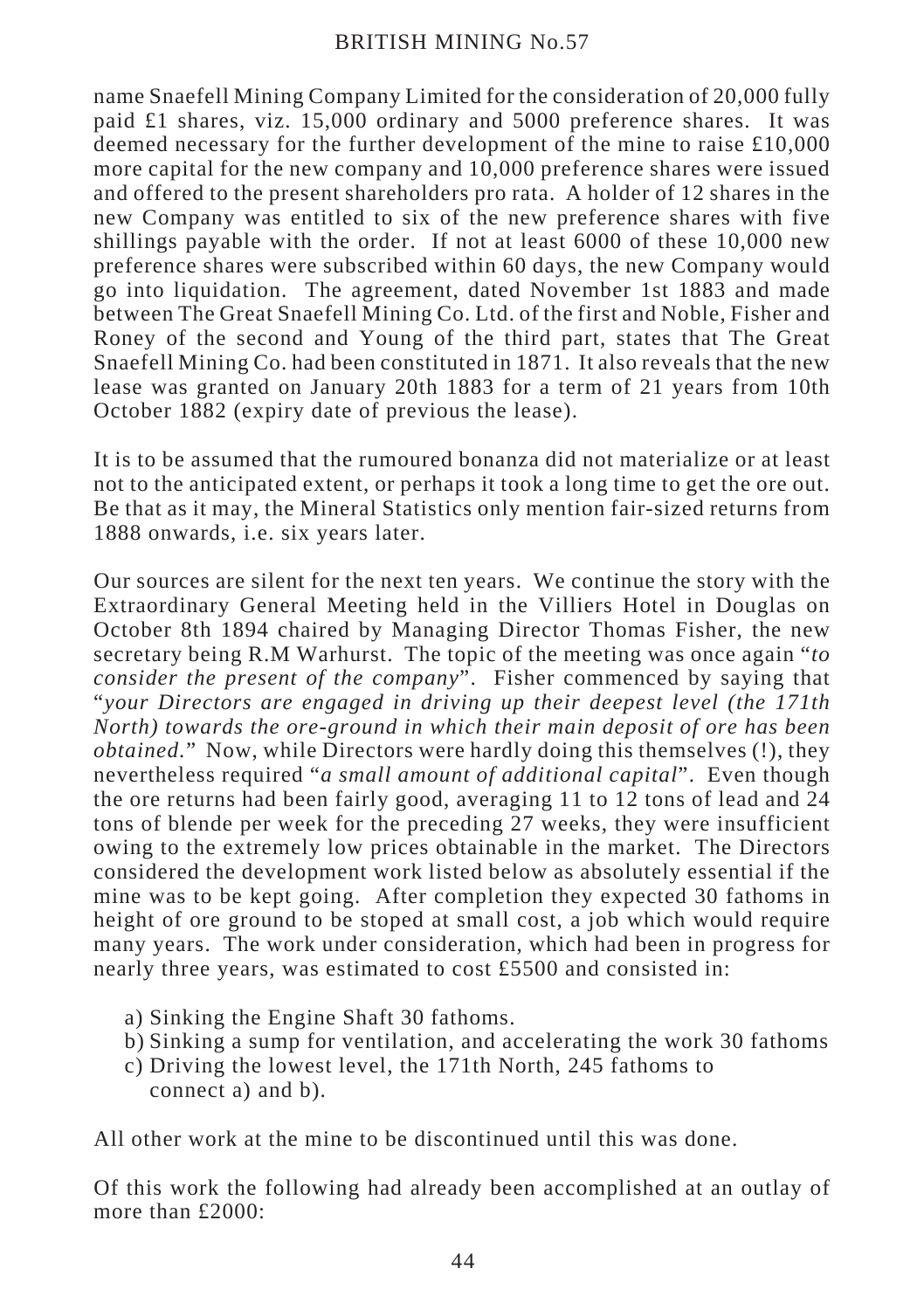$0.65$ Šн. RES OF  $\sqrt{E}$  EA CH **PREFERENCE SHARES OF** I. EACH ombar  $2 - 17$ thu بر – SNAEFELL ΊN T`H`Fî **MEXTNG** COMPANY subject to the Articles of Association of the that up to this day there has been paid in respect Thares the sum' of roshare. fomm*on.Seal of the said* Swett under in the Year 11884 **JIRECTOR** 

1) Sinking of the Shaft 30 fathoms from the 141th to the 171th 2) Driving the 171th 85 fathoms north

3) Sinking three sumps below the 141th. Each of these three sumps had been sunk in continuous ore ground (no.1: 15½ fathoms deep, ranging from 2 to 3 tons lead and blende ore per fathom; no.2: 12 fathoms deep, ranging up to 2 tons lead and blende ore; no. 3: 12 fathoms deep, ranging from 2 to 5½ tons lead and blende ore and averaging for the whole length sunk fully 4 tons of ore per fathom).

Unless these jobs were completed they would be of no use to the company. What remained to be done to finish the work, their Manager informed them, would require about 15 months' time at a gross cost of £50 per week or a total of £3250.

The Directors suggested to raise this money bg the creation and issue of preference shares. To provide for all contingencies they asked for £6000 in £1 shares called "*Class D*" and to be numbered respectively from 30,001 to 36,000, which shares would have absolute priority over all existing shares as regards dividends and assets. By way of incentive the Directors were willing to take 750 shares themselves. The new shares were to be first offered pro rata to the shareholders with calls not exceeding five shillings per share. The total capital at this time was £30,000 divided into 15,000 ordinary or Class A, 5000 preference or Class B and 10,000 preference or Class C shares. A second Extraordinary General Meeting was convened for October 24th 1894 and it may be presumed that the resolution was accepted.